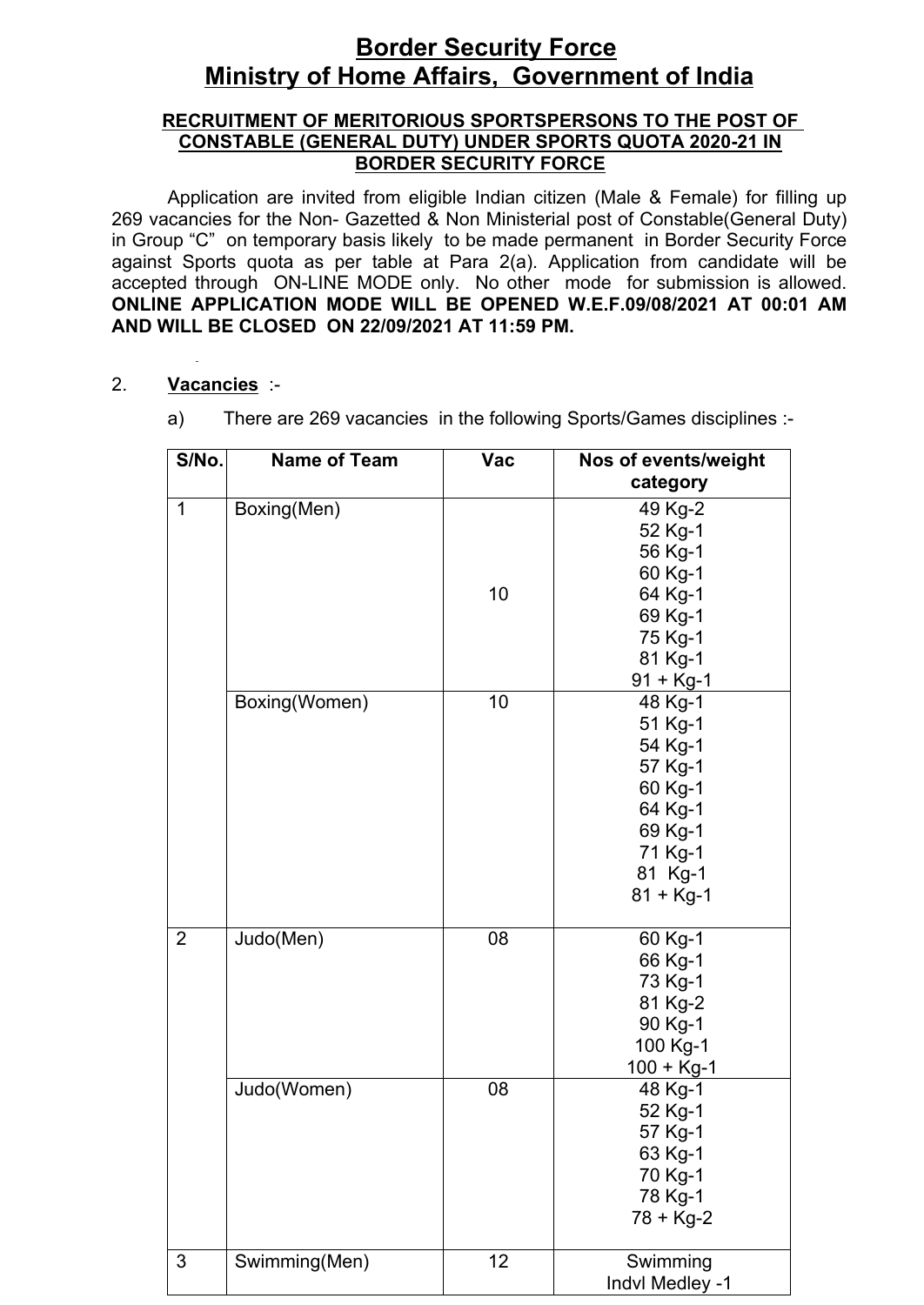|                |                      |    | Back stroke -1<br><b>Breast stroke -1</b><br><b>Butterfly Stroke -1</b><br>Free Style -1<br>Water polo Player-3<br>Golkeeper-1<br>Diving<br>Spring/High board-3 |
|----------------|----------------------|----|-----------------------------------------------------------------------------------------------------------------------------------------------------------------|
|                | Swimming(Women)      | 04 | Water polo<br>Player-3<br>Diving<br>Spring/High board-1                                                                                                         |
| 4              | Cross Country (Men)  | 02 | 10 KM-2                                                                                                                                                         |
|                | Cross Country(Women) | 02 | 10 KM-2                                                                                                                                                         |
| 5              | Kabaddi (Men)        | 10 | Raider-3<br>All-rounder-3<br>Left Corner-1<br><b>Right Corner1</b><br>Left Cover -1<br><b>Right Cover-1</b>                                                     |
| 6              | Water Sports(Men)    | 10 | Left-hand Canoeing-4<br>Right-hand Canoeing -2<br>Rowing -1<br>Kayaking -3                                                                                      |
|                | Water Sports(Women)  | 06 | Canoeing -3<br>Kayaking -3                                                                                                                                      |
| $\overline{7}$ | Wushu(Men)           | 11 | 48 Kg-1<br>52 Kg-1<br>56 Kg-1<br>60 Kg-1<br>65 Kg-1<br>70 Kg-1<br>75 Kg-1<br>80 Kg-1<br>85 Kg-1<br>90 Kg-1<br>$90 + Kg-1$                                       |
| 8              | Gymnastics (Men)     | 08 | All-rounder -2<br>Horizontal bar-2<br>Pommel-2<br>Rings-2                                                                                                       |
| 9              | Hockey(Men)          | 08 | Golkeeper1<br><b>Forward Attacker-2</b><br>Midfielder-3<br><b>Central Full Back-2</b>                                                                           |
| 10             | Weight Lifting(Men)  | 08 | 55 Kg-1<br>61 Kg-1<br>67 Kg-1<br>73 Kg-1<br>81 Kg-1<br>89 Kg-1<br>96 Kg-1<br>$109 + Kg-1$                                                                       |
|                | Wt. Lifting(Women)   | 09 | 45 Kg-1<br>49 Kg-1<br>55 Kg-1                                                                                                                                   |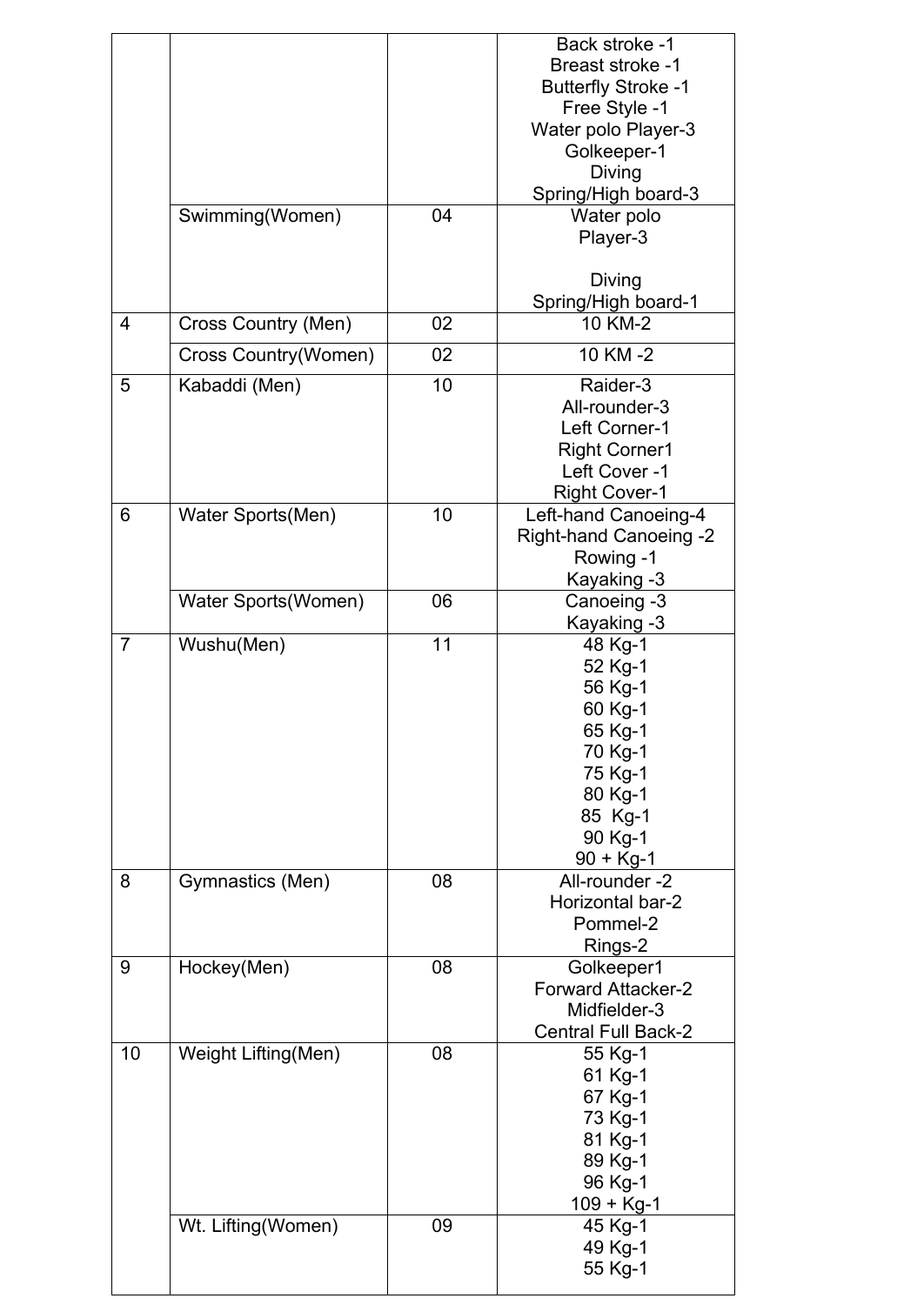|    |                            |    | 59 Kg-1                    |
|----|----------------------------|----|----------------------------|
|    |                            |    | 64 Kg-1                    |
|    |                            |    | 71 Kg-1                    |
|    |                            |    | 76 Kg-1                    |
|    |                            |    | 81 Kg-1                    |
|    |                            |    | 87 kg-1                    |
| 11 | Volleyball (Men)           | 10 | <b>Counter Attacker -2</b> |
|    |                            |    |                            |
|    |                            |    | Catcher-2                  |
|    |                            |    | Blocker-3                  |
|    |                            |    | Libro-1                    |
|    |                            |    | <b>Universal Attack-2</b>  |
| 12 | Wrestling(Men)             | 12 | <b>Free Style</b>          |
|    |                            |    | 57 Kg-1                    |
|    |                            |    | 74 Kg-1                    |
|    |                            |    | 79 Kg-1                    |
|    |                            |    |                            |
|    |                            |    | 92 Kg-1                    |
|    |                            |    | 97 Kg-1                    |
|    |                            |    | 125 Kg-1                   |
|    |                            |    | <b>Greco Roman</b>         |
|    |                            |    | 55 Kg-1                    |
|    |                            |    | 60 Kg-1                    |
|    |                            |    |                            |
|    |                            |    | 63 Kg-1                    |
|    |                            |    | 67 Kg-1                    |
|    |                            |    | 86 Kg-1                    |
|    |                            |    | 77 Kg-1                    |
|    | Wrestling (Women)          | 10 | Free Style                 |
|    |                            |    | 50 Kg-1                    |
|    |                            |    | 53 Kg-1                    |
|    |                            |    | 57 Kg-1                    |
|    |                            |    |                            |
|    |                            |    | 59 Kg-1                    |
|    |                            |    | 62 Kg-1                    |
|    |                            |    | 65 Kg-1                    |
|    |                            |    | 68 Kg-2                    |
|    |                            |    | 72 Kg-1                    |
|    |                            |    | 76 Kg-1                    |
|    |                            |    |                            |
| 13 | Handball (Men)             | 08 | Right back-4               |
|    |                            |    | Left back-4                |
| 14 | <b>Body Building (Men)</b> | 06 | 55 Kg-1                    |
|    |                            |    | 65 Kg-1                    |
|    |                            |    | 75 Kg-1                    |
|    |                            |    | 80 Kg-1                    |
|    |                            |    | 90 Kg-1                    |
|    |                            |    | 100 Kg-1                   |
| 15 | Archery(Men)               | 08 | Recurve-2                  |
|    |                            |    |                            |
|    |                            |    | Compound-3                 |
|    |                            |    | Indian round-3             |
|    | Archery(Women)             | 12 | Recurve-4                  |
|    |                            |    | Compound-4                 |
|    |                            |    |                            |
|    |                            |    |                            |
|    |                            |    | Indian round-4             |
| 16 | Tae-Kwondo(Men)            | 10 | 54 Kg-2                    |
|    |                            |    | 58 Kg-2                    |
|    |                            |    | 63 Kg-2<br>74 Kg-1         |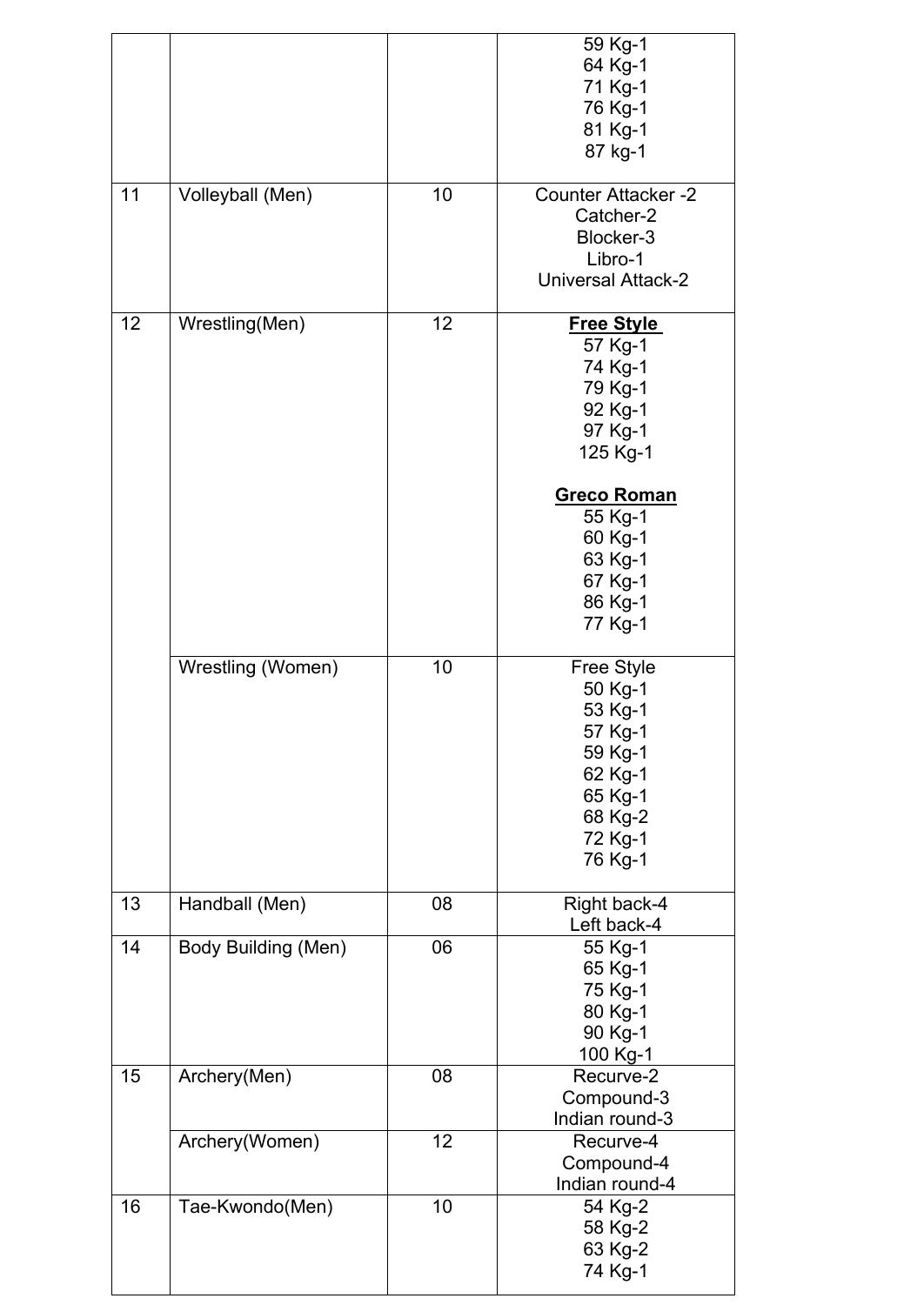|              |                   |     | 80 Kg-1                     |
|--------------|-------------------|-----|-----------------------------|
|              |                   |     | 87 Kg-1                     |
|              |                   |     | 87+kg-1                     |
| 17           | Athletics(Men)    | 20  | 100 Mtr run-2               |
|              |                   |     | 400 Mtr run-2               |
|              |                   |     | 110/100 Mtr Hdl-2           |
|              |                   |     | 400 Mtr Hdl-2               |
|              |                   |     | 800 Mtr run-2               |
|              |                   |     | 1500 Mtr run-2              |
|              |                   |     | Long jump-1                 |
|              |                   |     | Triple Jump-2               |
|              |                   |     | Pole Vault-1                |
|              |                   |     | Short put-1                 |
|              |                   |     | <b>Discus Throw-2</b>       |
|              |                   |     | Decathlon-1                 |
|              | Athletics (Women) | 25  | 100 Mtr run-3               |
|              |                   |     | 400 Mtr run-3               |
|              |                   |     | 110/100 Mtr Hdl-1           |
|              |                   |     | 400 Mtr Hdl-2               |
|              |                   |     | 800 Mtr run-2               |
|              |                   |     | 1500 Mtr run-2              |
|              |                   |     | Long jump-1                 |
|              |                   |     | High Jump-1<br>Pole Vault-2 |
|              |                   |     | Short put-2                 |
|              |                   |     | <b>Discus Throw-2</b>       |
|              |                   |     | Hammer throw-2              |
|              |                   |     | Javelin throw- 2            |
| 18           | Equestrian(Men)   | 02  | Horse Rider-2               |
| 29           | Shooting(Men)     | 03  | Sports Shooter-3            |
|              | Shooting(Women)   | 03  | Sports Shooter-3            |
| 20           | Basketball(Men)   | 06  | Feeder-2                    |
|              |                   |     | Shooter-2                   |
|              |                   |     | All Rounder-2               |
| 21           | Football(Men)     | 08  | Goalkeeper-2                |
|              |                   |     | Defence-2                   |
|              |                   |     | Striker-2                   |
|              |                   |     | Midfielder-2                |
| <b>Total</b> |                   | 269 |                             |
|              |                   |     |                             |

**Note** :- Vacancies are subject to change(may increase or decrease within above disciplines). BSF reserves the right to cancel or postpone the recruitment at any stage and to make changes in sequence of the recruitment process after publication of this advertisement without assigning any reason.

# 3. **PAY SCALE AND OTHER ALLOWANCES** :-

a) Revised pay scale as per  $7<sup>th</sup>$  CPC pay matrix :-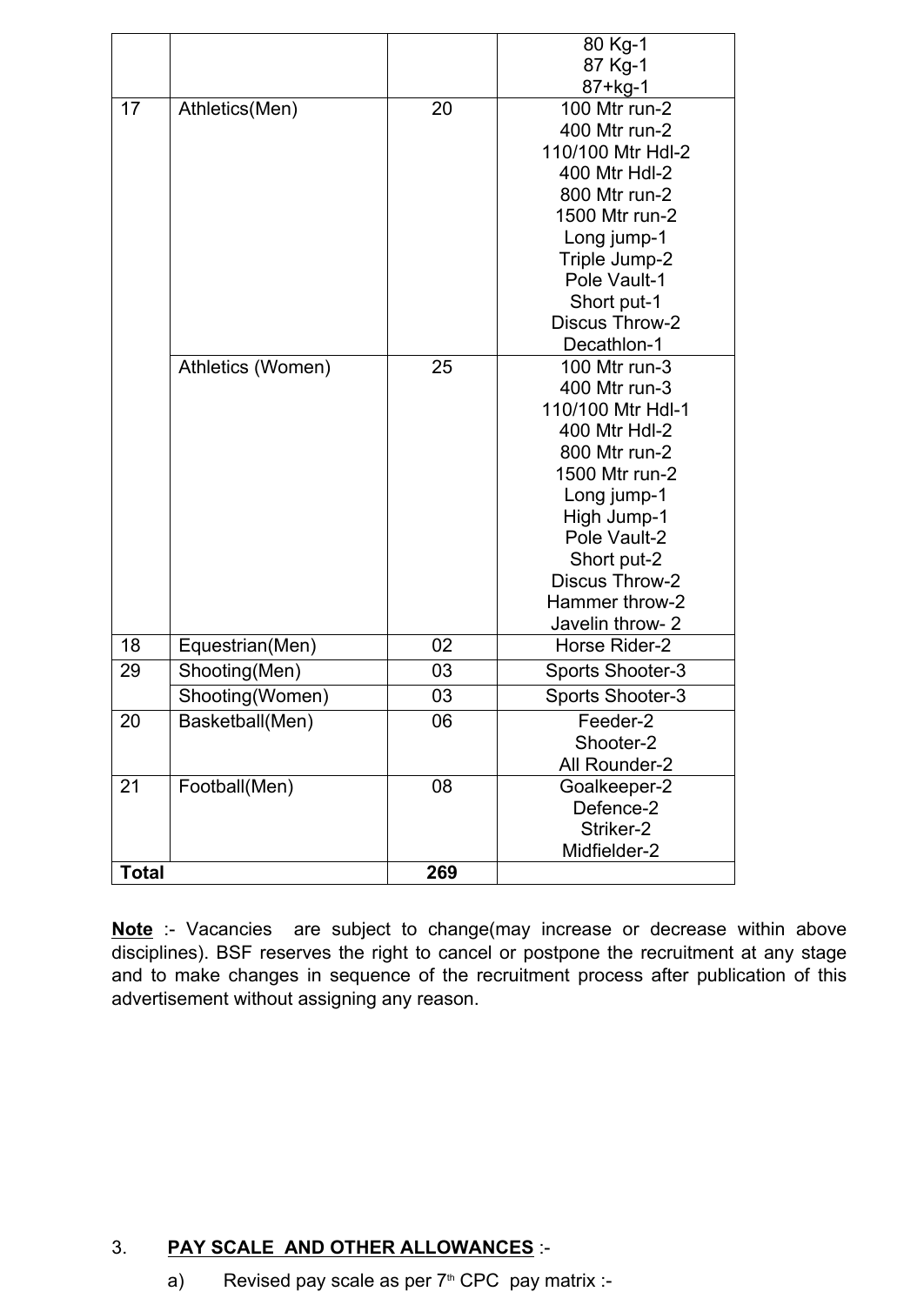### 4. **ELIGIBILITY CONDITION FOR THE POST AS UNDER** :-

- **a) Age** : **18 to 23 years as on 01 Aug 2021** ( Relaxation as per the prevalent Recruitment Rules)
- **b) Educational qualification : Matriculation or its equivalent** from a recognized board.

#### **c) Physical Standard**

- I. **Height** : Male =170 Cms and Female = 157 Cms
- II. **Chest**( For male only) : 80 Cms(unexpended). Min expansion 05 Cms
- III.**Weight** : Proportionate to height and age as per medical standards for male and female candidates.

**Note** : Relaxation in physical parameters as per Govt Orders.

#### **d) Sports Qualifications :-**

Player who have participated or won medal(s) in the various level of competition given at Para 4(b) of detailed instructions from 01/09/2019 till 22/09/2021 will only be considered.

| <b>Individual</b><br>event                                                                                                                                                                                                                                                                                                                                                                                                                                                                                                                                | <b>Team Event(International/ National)</b>                                                                                                                                                                                                                                                                                                                                                                                                                                                                                                                                                                              |
|-----------------------------------------------------------------------------------------------------------------------------------------------------------------------------------------------------------------------------------------------------------------------------------------------------------------------------------------------------------------------------------------------------------------------------------------------------------------------------------------------------------------------------------------------------------|-------------------------------------------------------------------------------------------------------------------------------------------------------------------------------------------------------------------------------------------------------------------------------------------------------------------------------------------------------------------------------------------------------------------------------------------------------------------------------------------------------------------------------------------------------------------------------------------------------------------------|
| (International/National)                                                                                                                                                                                                                                                                                                                                                                                                                                                                                                                                  |                                                                                                                                                                                                                                                                                                                                                                                                                                                                                                                                                                                                                         |
| The sportspersons who have<br>participated or won medal(s) in any<br>International Sports events recognised<br>by International Olympic Association<br>as a member of the Indian team for<br>last 02 years, or<br>players who have won medal (s) in<br>any National Games or Championship<br>recognised by Indian Olympic<br>Association Sports Federation of<br>(concerned sports)/Junior National<br>level Championship/ National School<br>Games/ All India Inter University<br>Tournaments/Championship<br>held<br>between 01/09/2019 till 22/09/2021 | In the team event, sportspersons who<br>have won any medals in National<br>Games/National Championship<br>Both(Junior & Senior)/ All India Inter<br>University or any recognised sports<br>meet of<br>respective federation/<br>Association recognised by the<br>Ministry of Youth Affairs & Sports or<br>conducted by the India Olympic<br>Association during the period of from<br>01/09/2019 till 22/09/2021 while<br>representing State/UT/Sports Control<br>Board, Sports persons should be<br>playing member of the team.<br>However this condition does not<br>apply to medal(s) in International<br>tournaments |

#### **e) Medical Standards: -**

**(i) Eye Sight –** The minimum distance vision shall be 6/6 & 6/9 for both eyes without correction i.e without wearing spectacles or lenses;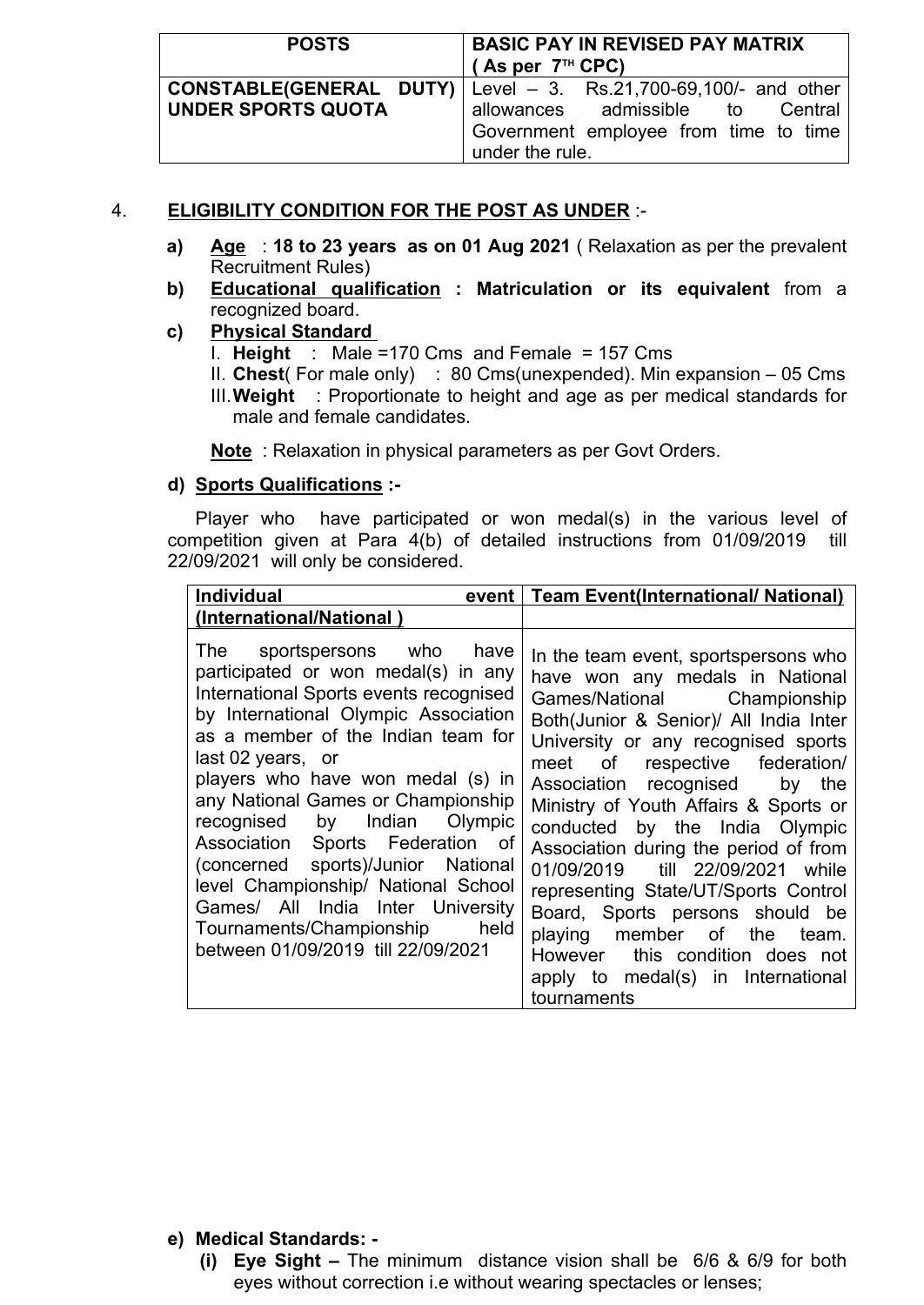| <b>Visual</b><br><b>Acuity</b><br><b>Uncorrected</b><br><b>Visual Acuity</b><br>unaided<br><b>Near</b><br>Vision)<br><b>Distant Vision)</b> |                       | <b>Refraction</b> | <b>Colour</b><br><b>Vision</b> | <b>Remarks</b>                                                                     |                             |                                                                                                                      |
|---------------------------------------------------------------------------------------------------------------------------------------------|-----------------------|-------------------|--------------------------------|------------------------------------------------------------------------------------|-----------------------------|----------------------------------------------------------------------------------------------------------------------|
| <b>Better</b>                                                                                                                               | <b>Worse</b>          | <b>Better</b>     | <b>Worse</b>                   |                                                                                    |                             |                                                                                                                      |
| eye<br>N <sub>6</sub>                                                                                                                       | eye<br>N <sub>9</sub> | eye<br>6/6        | eye<br>6/9                     | <b>Visual</b><br>correction of<br>kind is<br>any<br>not<br>permitted<br>by<br>even | CP III by<br><b>ISIHARA</b> | - In right handed<br>person, the Right<br>eye is better eye<br>and vice versa.<br>- Binocular vision<br>is required. |

- **(ii)** A colour blind person shall not be eligible for recruitment. If a person is found to be colour blind at any stage of service career, he/she shall be boarded out as per **SHAPE** policy in vogue;
- **(iii)** The candidate must not have knock knee, flat foot, varicose veins or squint is eyes;
- **(iv)** Must be in good mental and bodily health and free from any medical condition or physical defect likely to interfere with the efficient performance of duties or a cause of rejection as per the revised Medical Guidelines issued by MHA from time to time.
- **(v)** Being a secular country, the religious sentiments of our countrymen are to be respected and thus, tattoos depicting religious symbol or figures and the name, as followed in Indian Army are to be permitted. Tattoos marked on traditional sites or the body like inner aspect of forearm but only left forearm, being non saluting limb or dorsum of the hands are to be allowed. Size must be less than  $\frac{1}{4}$  of the particular part (Elbow or Hand) of the body.

# 5. **How to Apply** :-

- a) Online application mode will be opened w.e.f. 09/08/2021 at 00:01 am and will be closed on 22/09/2021 at 11:59 pm on BSF Recruitment website https://rectt.bsf.gov.in
- b) Eligible and interested candidate should apply only through BSF Recruitment website https://rectt.bsf.gov.in Candidate are advised to fill the application form after reading the instructions carefully. The application must be submitted ONLINE only. No application will be accepted offline. Candidature of the candidate who submitted application offline will be rejected summarily.
- c) The candidate has to upload copy of certificate or document for sports discipline mentioned at Para 2(a) above on BSF Recruitment Website in support of his/her highest medal/position or highest level of participation in the sports achievement mentioned at Para 4(b) on BSF Recruitment website in their profile created on the https://rectt.bsf.gov.in before applying for the post, else his/her online application will be rejected during scrutiny.

# 6. **Selection Process**:-